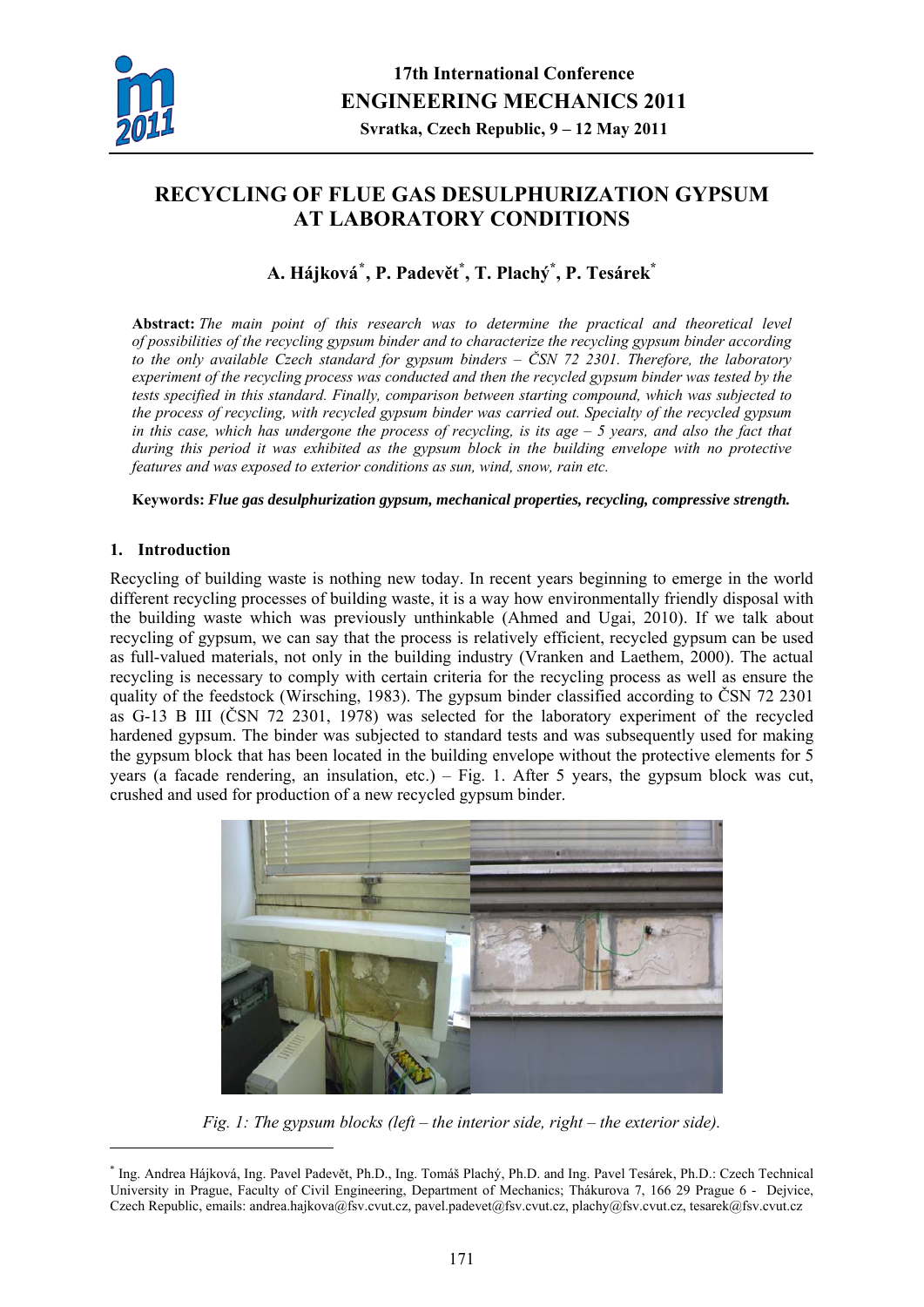## **2. Process of recycling**

The recycling process was carried out in several points, which are summarized in Tab. 1, where they are listed with description of each applied process:

| <b>Processes</b> | <b>Description</b>                                                             |  |  |  |
|------------------|--------------------------------------------------------------------------------|--|--|--|
| Hard crushing    | Hard crushing of the gypsum block by the press machine WPM 100 kN              |  |  |  |
| Predrying        | Predrying in the laboratory conditions during the temperature 20 °C $\pm$ 1 °C |  |  |  |
| Gentle crushing  | Crushing by the metal hammer (weight $3$ kg) to elements $\leq 1$ cm           |  |  |  |
| Milling          | Milling on the equipment RETSCH PM 400 to elements $\leq$ 2 mm                 |  |  |  |
| Screening        | Elimination of elements $> 2$ mm                                               |  |  |  |
| Calcination      | Calcination proceeded during 10 days with the temperature 110 °C $\pm$ 3 °C in |  |  |  |
|                  | the drying machine by the amount of $500 g \pm 100 g$                          |  |  |  |

*Tab. 1: Processes of gypsum recycling at laboratory conditions.* 

After the recycling processes, the recycled gypsum binder was placed in a container to prevent degradation of moisture and dirt. The isolated recycled gypsum binder was cooled to a laboratory temperature of 20 °C  $\pm$  1 °C. After reaching a laboratory temperature, the following tests were carried out on recycled gypsum binder according to the standard ČSN 72 2301:

- 
- determining of the normal consistency,  $−$  bending strength after 2 hours.
- − fineness of grinding,  $-$  compressive strength after 2 hours,
	-
- determining of the start and end of setting.

Further parameters were determined too: cleanness of the recycled gypsum binder, bulk density and total open porosity. Based on described tests and additional parameters it was possible to compare the original gypsum binder and the recycled one according to the standard ČSN 72 2301.

## **3. Tests**

#### **3.1. Fineness of grinding**

Fineness is the only test, which can affect the "end" feature recycled binders. Milling was carried out on a machine RETSCH PM 400 in a container of 500 ml – weight of every shot was 200  $g \pm 10 g$ , to achieve the desired fineness. Then the powdered gypsum binder was sifted through a sieve of a mesh diameter 2 mm. Particles remaining on the screen were removed from the gypsum binder. The result was similar grinding of these tested gypsum binders. Both mixtures can be classified in category III – finely ground – by the standard ČSN 72 2301.

#### **3.2. Determining the normal consistency**

The amount of water in the mixture (water-gypsum ratio) is the basic criterion for determining of the gypsum binder properties (Chandara et al. 2009). In determining of the normal consistencies is necessary to follow the procedure set out in the standard and determine the appropriate ratio of water and mixture. For the original mixture, it was chosen water-gypsum ratio 1 : 0.627, for the recycled mixture water-gypsum ratio of 1 : 1.020. The dependence on a water standard spillage over the water-gypsum ratio is shown in Fig. 2. Results could be dependent on the spillage *lr* [mm] and the water-gypsum ratio  $v$  [-] expressed by the equation of a line:



*Fig. 2: The Dependence of the gypsum spillage on the water-gypsum ratio.*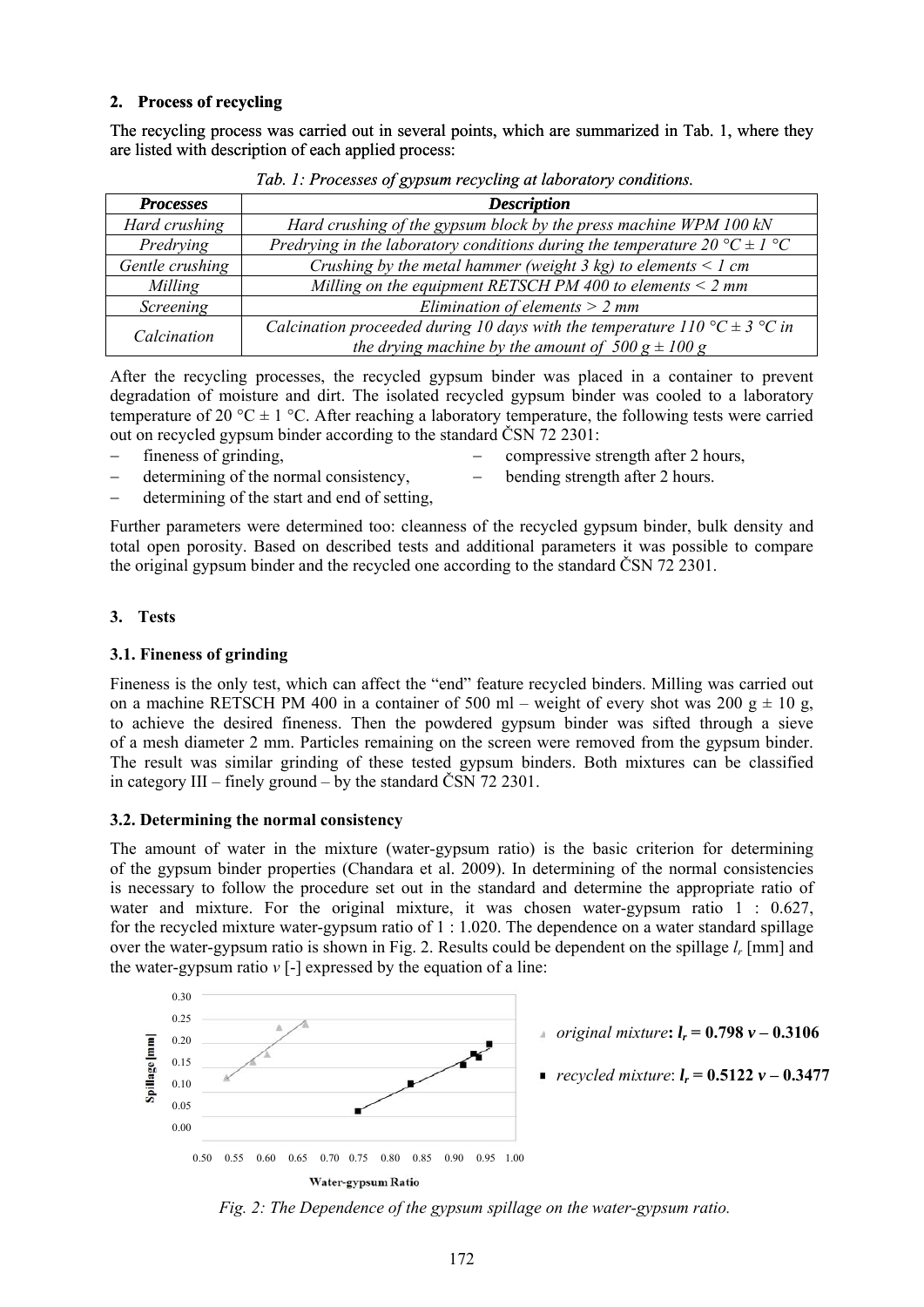#### **3.3. Determining of start and end of setting**

For this test, it is always necessary to use a mixture of a normal consistency, therefore mixtures with the above-mentioned water-gypsum ratio. The Vicat device was used for determining of start and end of gypsum mixture setting. Results for the both compounds are listed in Tab. 2.

Tab. 2 shows the different values for beginning and for the overall setting time. The process of recycling accelerated values of the beginning and the end of solidification of the recycled gypsum binder approximately about ½ times.

| <b>Sample</b>          | <b>Measurement</b> | <b>Start of setting [min]</b> | End of setting [min] |  |
|------------------------|--------------------|-------------------------------|----------------------|--|
|                        |                    |                               |                      |  |
|                        |                    |                               |                      |  |
| Original binder        |                    |                               |                      |  |
|                        | Average            |                               |                      |  |
|                        |                    | 4.5                           |                      |  |
|                        |                    |                               |                      |  |
| <b>Recycled binder</b> |                    |                               |                      |  |
|                        | <i>Average</i>     |                               |                      |  |

*Tab. 2: Determining the start and the end of setting.* 

## **3.4. Compressive strength after 2 hours**

A compressive strength test was performed on the samples  $40\times40\times160$  mm. The samples were made from the original and the recycled gypsum binders. A pressure testing was performed 2 hours after mixing the gypsum with water at a laboratory temperature 20  $^{\circ}C \pm 1$   $^{\circ}C$  by the press machine WPM 100 kN. The calculated values are shown in Fig. 3:





In the Fig. 4 it can be seen a big drop in 2 hour compressive strength and it is approximately 76 %. Decrease in the compressive strength may be large due to almost double water ratio used for making the set of the samples from the recycled gypsum binder.

The bending strength is not a standard test for the classification of gypsum binders, but is an integral part of this experiment (as a completive mechanical parameter). Fig. 4 shows the results of the experiment. Presented values of the bending and compressive strengths showed effect of the recycling process, in this case – decreased significantly strength values.



*Fig. 4: Bending strength.*